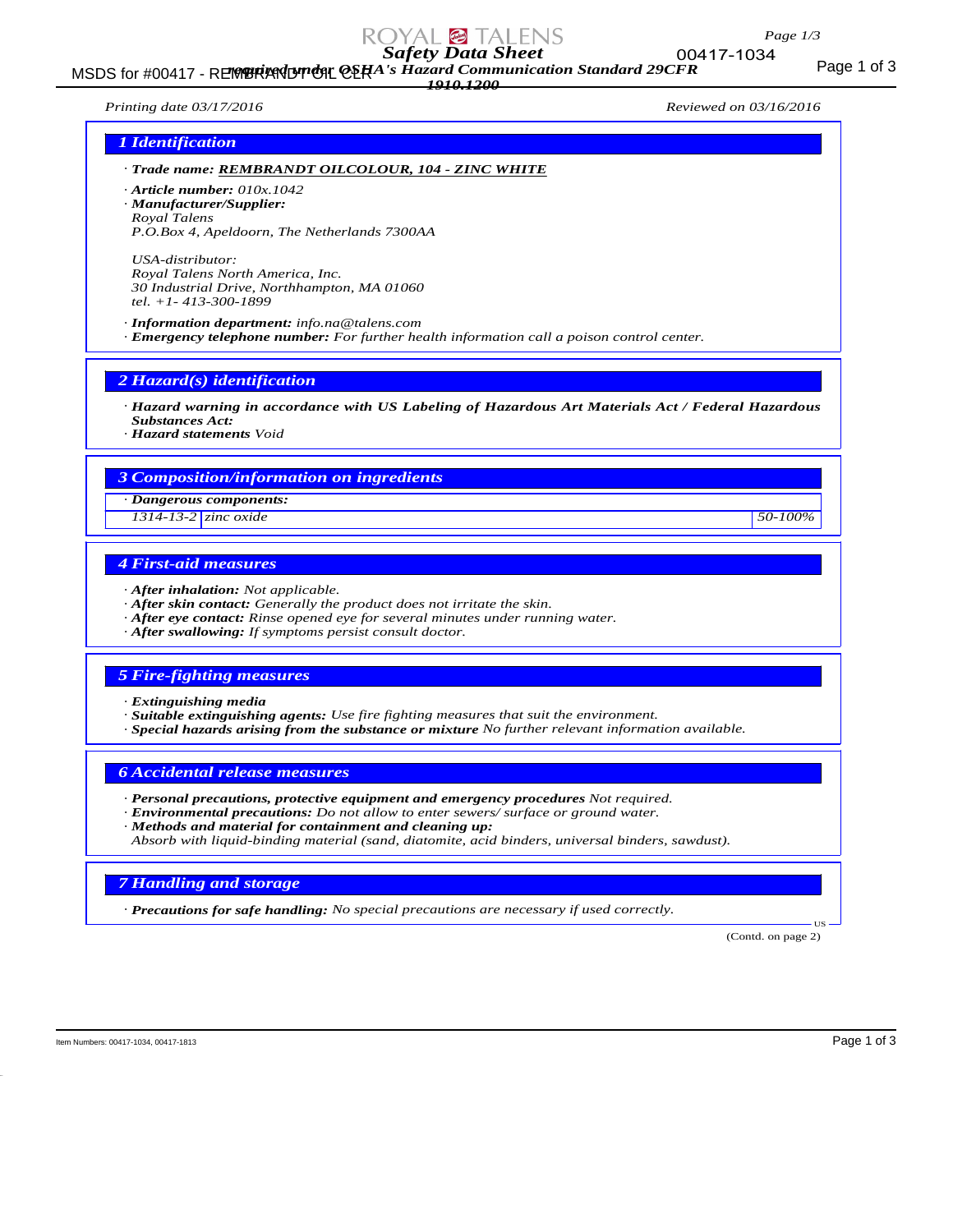# *Safety Data Sheet*

### MSDS for #00417 - REMBRANDT ON CERA's Hazard Communication Standard 29CFR<br>MSDS for #00417 - REMBRANDT ON CERA's Hazard Communication Standard 29CFR *1910.1200*

*Printing date 03/17/2016 Reviewed on 03/16/2016*

(Contd. of page 1)

### *8 Exposure controls/personal protection*

*· General protective and hygienic measures: Wash hands before breaks and at the end of work. · Eye protection: Not required.*

| <b>9 Physical and chemical properties</b>                                                                                                                  |                                           |  |
|------------------------------------------------------------------------------------------------------------------------------------------------------------|-------------------------------------------|--|
| $\cdot$ Appearance:                                                                                                                                        |                                           |  |
| Form:                                                                                                                                                      | Pasty                                     |  |
| Color:                                                                                                                                                     | White                                     |  |
| $\cdot$ Odor:                                                                                                                                              | Characteristic                            |  |
| $\cdot$ Change in condition<br>Melting point/Melting range: Not determined.<br><b>Boiling point/Boiling range:</b> $> 200 \degree C$ ( $> 392 \degree F$ ) |                                           |  |
| $\cdot$ Flash point:                                                                                                                                       | > 100 °C (> 212 °F)                       |  |
| · Explosion limits:                                                                                                                                        |                                           |  |
| Lower:                                                                                                                                                     | Not determined.                           |  |
| <b>Upper:</b>                                                                                                                                              | Not determined.                           |  |
| $\cdot$ Density at 20 $\cdot$ C (68 $\cdot$ F):                                                                                                            | $2.25$ g/cm <sup>3</sup> (18.776 lbs/gal) |  |
| · Solubility in / Miscibility with<br>Water:                                                                                                               | Not miscible                              |  |

# *10 Stability and reactivity*

*· Thermal decomposition / conditions to be avoided: No decomposition if used according to specifications.*

*· Possibility of hazardous reactions No dangerous reactions known.*

*· Conditions to avoid No further relevant information available.*

*· Incompatible materials: No further relevant information available.*

# *11 Toxicological information*

*· Acute toxicity:*

*· LD/LC50 values that are relevant for classification:*

*1314-13-2 zinc oxide*

*Oral LD50 > 5000 mg/kg (rat)*

*· Carcinogenic categories:*

*· IARC (International Agency for Research on Cancer)*

*None of the ingredients is listed.*

*· NTP (National Toxicology Program)*

*None of the ingredients is listed.*

*· OSHA-Ca (Occupational Safety & Health Administration)*

*None of the ingredients is listed.*

# *12 Ecological information*

*· General notes:*

*Do not allow product to reach ground water, water course or sewage system. The product contains materials that are harmful to the environment.*

(Contd. on page 3) US